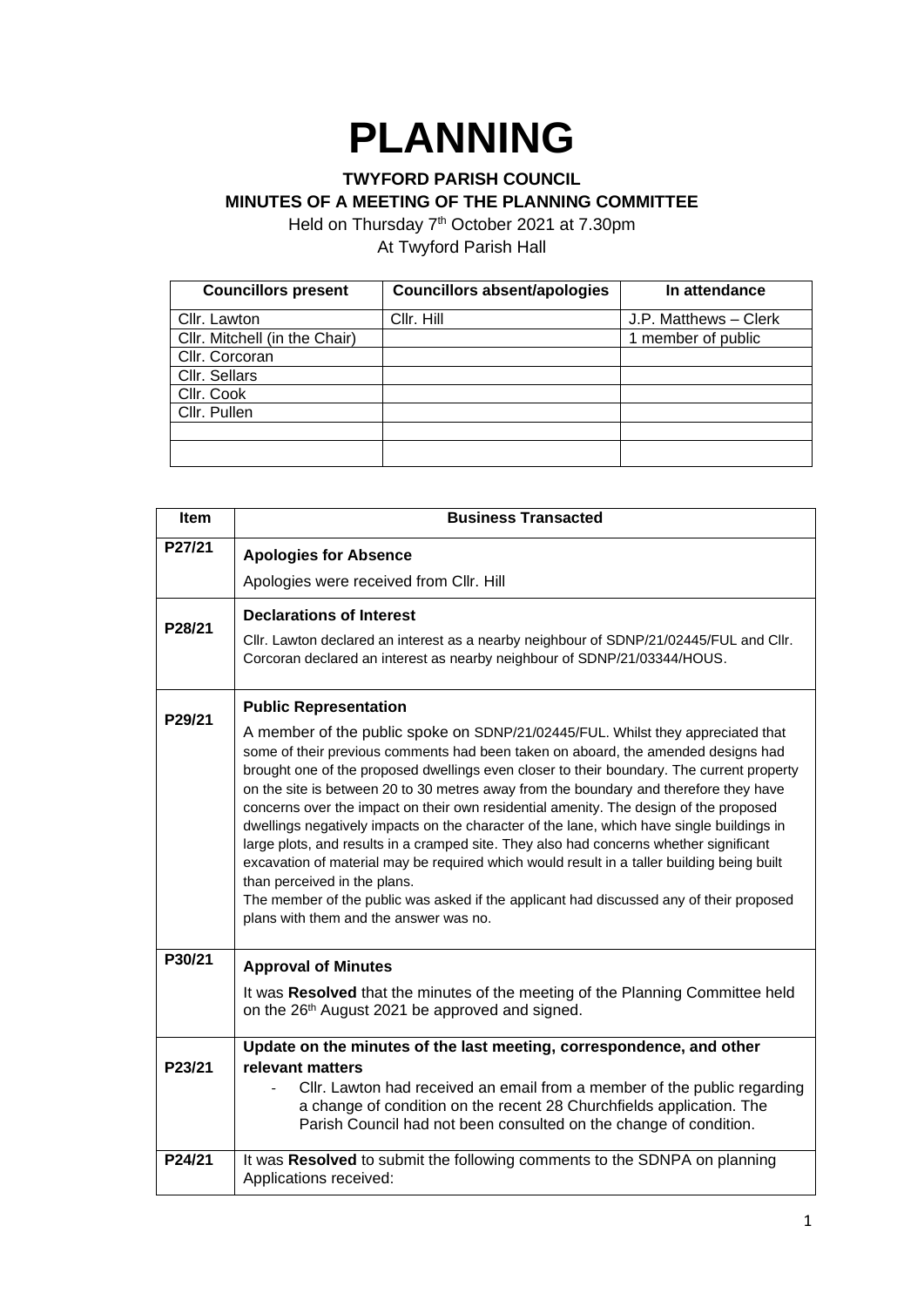|        | SDNP/21/03722/HOUS<br>Rosewood Main Road Twyford Moors SO21 1RN                                                                                                                                                                                                                                                                                                                                                                                                                                                                                                          |
|--------|--------------------------------------------------------------------------------------------------------------------------------------------------------------------------------------------------------------------------------------------------------------------------------------------------------------------------------------------------------------------------------------------------------------------------------------------------------------------------------------------------------------------------------------------------------------------------|
|        | No objection                                                                                                                                                                                                                                                                                                                                                                                                                                                                                                                                                             |
|        | SDNP/21/04770/LIS<br>SDNP/21/04769/FUL<br>Volunteer & Purrock Cottage Queen Street Twyford Winchester Hampshire SO21 1QG                                                                                                                                                                                                                                                                                                                                                                                                                                                 |
|        | No objection. The Parish Council appreciate the quality of the application and<br>straightforward, but detailed, heritage statement that the applicant has produced.                                                                                                                                                                                                                                                                                                                                                                                                     |
|        | SDNP/21/04599/HOUS<br>Woodhatch Cottage Coxs Hill Twyford Winchester Hampshire SO21 1PQ                                                                                                                                                                                                                                                                                                                                                                                                                                                                                  |
|        | No objection                                                                                                                                                                                                                                                                                                                                                                                                                                                                                                                                                             |
|        | SDNP/21/03344/HOUS<br>Honeysuckle Cottage School Road Twyford SO21 1QQ                                                                                                                                                                                                                                                                                                                                                                                                                                                                                                   |
|        | The Parish Council maintains it previous Objection comment. No detailed landscape plan<br>has been submitted with the application, it is therefore not possible to determine the<br>landscape and boundary treatments in this prominent location adjoining the conservation<br>area.                                                                                                                                                                                                                                                                                     |
|        | SDNP/21/04528/HOUS<br>Starcross Highfield Avenue Twyford Winchester Hampshire SO21 1QP                                                                                                                                                                                                                                                                                                                                                                                                                                                                                   |
|        | No Objection                                                                                                                                                                                                                                                                                                                                                                                                                                                                                                                                                             |
|        | SDNP/21/02445/FUL<br>Hayfield Bourne Fields Twyford SO21 1NY                                                                                                                                                                                                                                                                                                                                                                                                                                                                                                             |
|        | CIIr. Cook read out some comments she had received from neighbours to the application<br>site. Even with the changes it appears that planning policies do not support the application.<br>The Parish Council comments the LPA are recorded in Appendix A to these minutes.                                                                                                                                                                                                                                                                                               |
|        | SDNP/21/04363/HOUS<br>Manor Barns, The Hay Barn Hazeley Road Twyford SO21 1QA                                                                                                                                                                                                                                                                                                                                                                                                                                                                                            |
|        | Objection. The scale of the building intended as a home office appears<br>unnecessarily bulky and inappropriate for its intended purpose. The addition of yet<br>another building, adjacent to the lane has created a linear row of buildings and<br>this detracts from the wider setting of the Manor Barns which is as series of<br>separated building. If the application were to be approved the Parish Council<br>considers that it would be appropriate for a condition to be attached to ensure that<br>the building remains solely for domestic office purposes. |
| P25/21 | <b>Twyford Neighbourhood Plan</b>                                                                                                                                                                                                                                                                                                                                                                                                                                                                                                                                        |
|        |                                                                                                                                                                                                                                                                                                                                                                                                                                                                                                                                                                          |
| P26/21 | It was Resolved to defer this item to the next meeting.<br><b>Community Based Renewable Energy Technical Advice Notice</b>                                                                                                                                                                                                                                                                                                                                                                                                                                               |
|        | Members received the request from the SDNPA for input to this TAN.                                                                                                                                                                                                                                                                                                                                                                                                                                                                                                       |
|        |                                                                                                                                                                                                                                                                                                                                                                                                                                                                                                                                                                          |
|        | It was Resolved that the Climate Change working group of the Parish Council<br>should provide its comments.                                                                                                                                                                                                                                                                                                                                                                                                                                                              |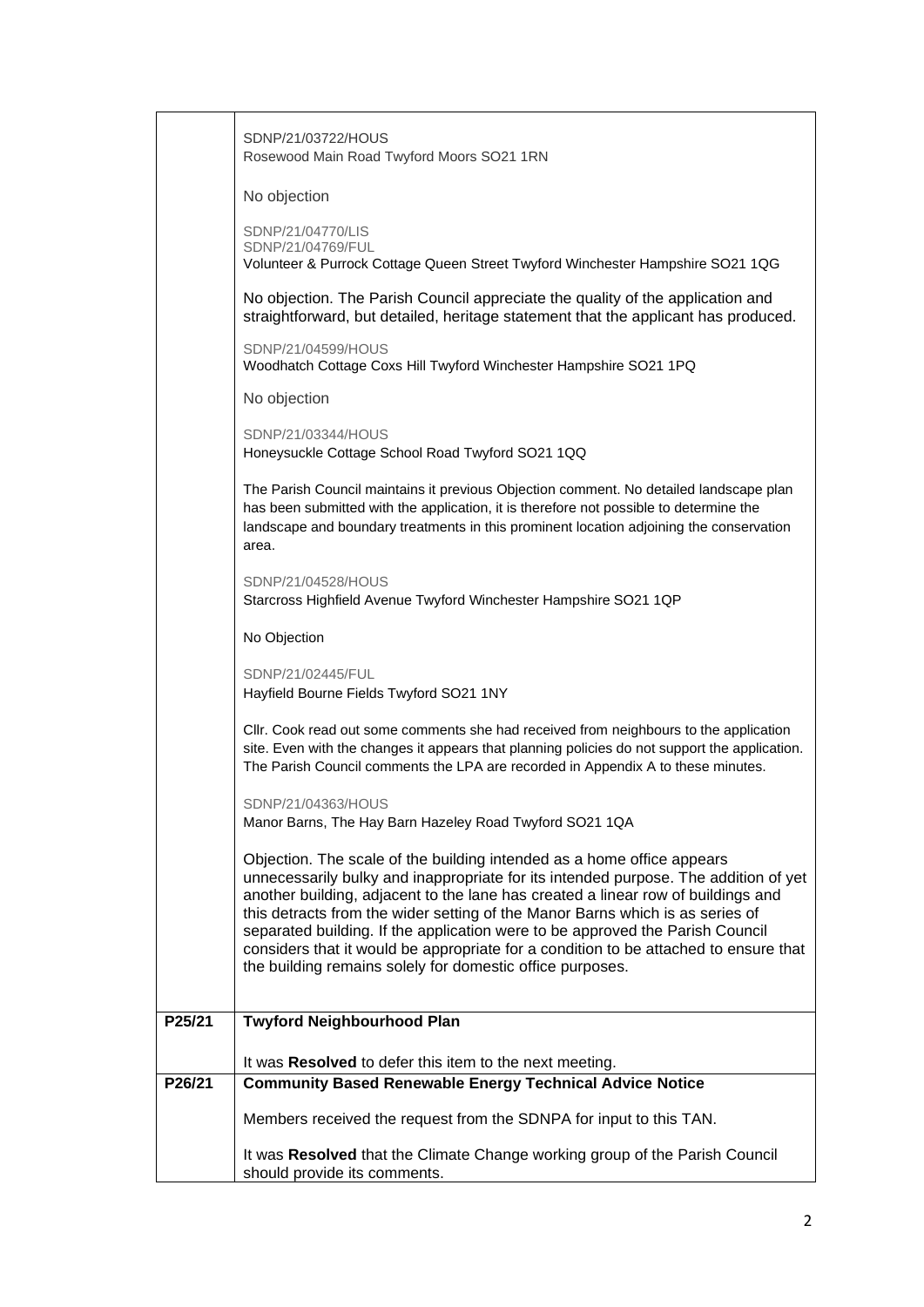| P27/21 | Update on planning decisions                                                                                           |
|--------|------------------------------------------------------------------------------------------------------------------------|
|        | The Clerk gave an update on recent planning decisions and highlight that TPO<br>application had recently been refused. |
| P28/21 | Items for inclusion on the agenda of future meetings of the committee<br><b>None</b>                                   |
|        | The meeting closed at 9.06pm                                                                                           |

# **Appendix A**

SDNP/21/02445/FUL

Hayfield Bourne Fields Twyford SO21 1NY

TPC have reviewed the amended plans and the additional supporting information.

The amended plans show the two houses reconfigured as two very similar but handed L shaped units, repositioned side by side facing the road and closer to it than Hayfield and higher up the slope. The houses appear to be in excess of 300 sq. m.

Both the Design and access statement and the planning statement accept that the Twyford Neighbourhood plan has weight and that the proposal is contrary to it but argue that the policy should not be followed in this case on the grounds of financial need and affordability.

TPC have reviewed their previous comment on both policy and design and impact on character. On policy there have been a number of changes but the substance of its objection on policy grounds still stands, but with added weight. The new design has been reassessed.

TPC's objection on both counts still stands.

## **Policy:**

Since the previous comments the Twyford Neighbourhood Plan has made significant progress to adoption. The Examiners report has been received saying that it can proceed to adoption subject to amendments. The South Downs National Park has prepared its decision statement with a recommendation to the Planning

Committee of 14th October that the Examiners report with all its amendments is accepted and that the plan can then proceed to adoption. The Parish Council will then formally agree the amendments and the TNP will be put forward for referendum on  $6<sup>th</sup>$  or 13<sup>th</sup> January.

As far as this application is concerned the key policies although amended retain their same purpose. Both HN 1 limiting house size (except in the case of a replacement house) and HN6 (Housing within the settlement boundary) are endorsed with amended text. Thus, the 150 sq. m limit on any new house imposed by HN1 is agreed by both the Examiner and the South Downs Authority.

It does not appear the proposal should have the benefit of the replacement house exception to house size as it is not a straightforward replacement but a redevelopment of the site as a whole. Both of the houses proposed are contrary to HN1 as being twice the size allowed by policy.

Policy HN 6 (housing within the settlement boundary) This site is in excess of 0.1ha and so is subject to HN 6.3. This requires a mix of houses in line with HN1 and SDLP SD 27. No mention of the HN6.3 policy occurs in the Revised plans and their associated documents. The applicant with his architect and planning advisor needs to explore the options which it gives him if he wishes to redevelop this site. The purpose of this policy is to make best use of these larger sites within the Settlement Boundary and to secure a range of house sizes. The proposals for two large houses are directly contrary to this.

# **The argument for affordability**

The applicant argues that Bournefields is already unaffordable and that the policy cannot achieve its purpose. This misunderstands the justification for the HN1 policy which accepts that house prices in Twyford are above those for comparable property elsewhere. In line with the Housing Needs Study and further evidence submitted to the Examiner the policy seeks to maintain the supply of more modest family houses and housing for the elderly. Very large houses such as those proposed limit supply in the village and are not directed to housing need. The house policy is based on wider issues than the small dwelling policy of SDLP. The price of other houses in Bournefields is irrelevant.